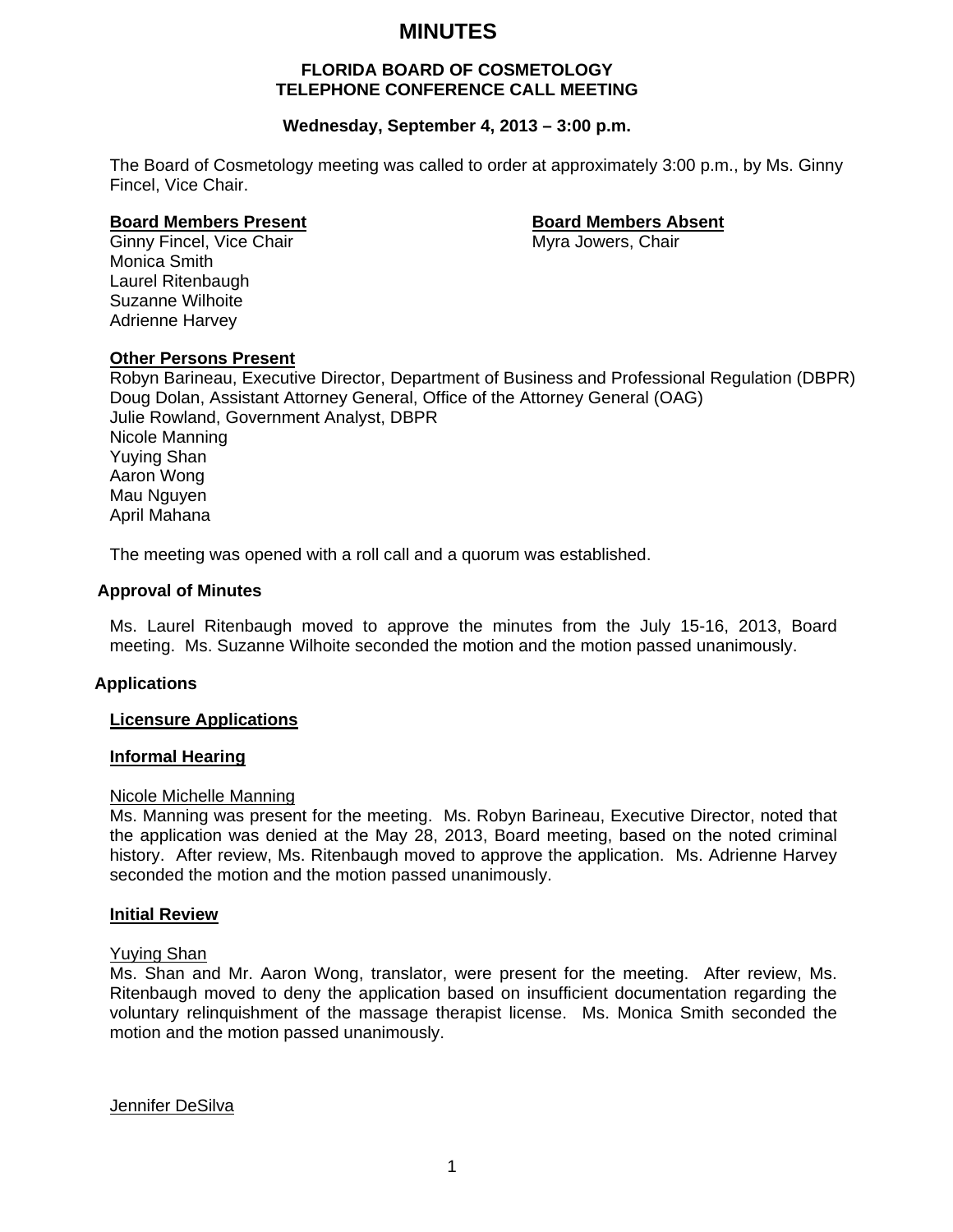Ms. DeSilva was not present for the meeting. After review, Vice Chair Fincel moved to deny the application based on the noted criminal history. Ms. Ritenbaugh seconded the motion and the motion passed unanimously.

### Veronica Leonard / Puerto Rico

Ms. Leonard was not present for the meeting. After review, Ms. Smith moved to deny the application as the application contains inconsistent documentation and fails to demonstrate that the applicant meets the requirements of Section 477.019, Florida Statutes, and Rules 61G5- 18.007 and/or 61G5-18.001, Florida Administrative Code. Ms. Wilhoite seconded the motion and the motion passed unanimously.

## Samanthi Yea / New York

Ms. Yea was not present for the meeting. After review, Ms. Smith moved to deny the application as the application contains inconsistent documentation and fails to demonstrate that the applicant meets the requirements of Section 477.019, Florida Statutes, and Rules 61G5- 18.007 and/or 61G5-18.001, Florida Administrative Code, and for failure to disclose a previous application denial. Ms. Wilhoite seconded the motion and the motion passed unanimously.

# Neyza Figueroa / Puerto Rico

Ms. Figueroa was not present for the meeting. After review, Ms. Smith moved to deny the application as the application contains inconsistent documentation and fails to demonstrate that the applicant meets the requirements of Section 477.019, Florida Statutes, and Rules 61G5- 18.007 and/or 61G5-18.001, Florida Administrative Code. Ms. Ritenbaugh seconded the motion and the motion passed unanimously.

#### Yajaira Jimenez

Ms. Jimenez was not present for the meeting. After review, Ms. Ritenbaugh moved to approve the application. The Board also imposed probation on the license to run concurrent with her criminal probation. Ms. Wilhoite seconded the motion and the motion passed with Ms. Smith voting against the motion.

### **Hair Braiding Courses**

### **Initial Review**

#### Netta Nails & Hair Boutique Inc.

After review, Ms. Ritenbaugh moved to approve the course. Ms. Wilhoite seconded the motion and the motion passed unanimously.

#### **Healthy Hair Lockings**

After review, Ms. Ritenbaugh moved to approve the course. Ms. Harvey seconded the motion and the motion passed unanimously.

#### Dominique Prince

After review, Ms. Smith moved to approve the course. Ms. Ritenbaugh seconded the motion and the motion passed unanimously.

# **Body Wrapping Courses**

**Initial Review**